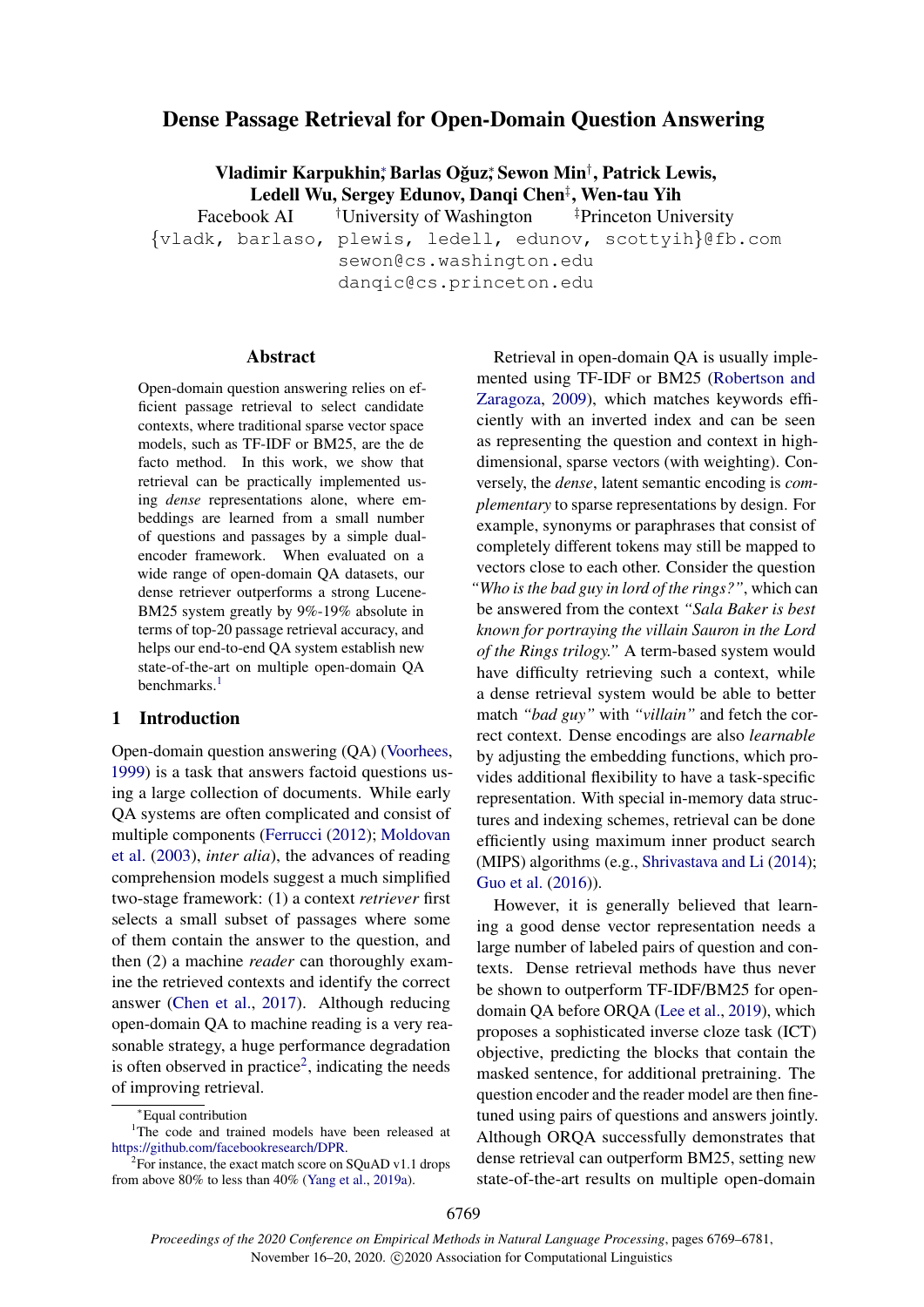QA datasets, it also suffers from two weaknesses. First, ICT pretraining is computationally intensive and it is not completely clear that regular sentences are good surrogates of questions in the objective function. Second, because the context encoder is not fine-tuned using pairs of questions and answers, the corresponding representations could be suboptimal.

In this paper, we address the question: can we train a better dense embedding model using only pairs of questions and passages (or answers), *without* additional pretraining? By leveraging the now standard BERT pretrained model [\(Devlin et al.,](#page-9-4) [2019\)](#page-9-4) and a dual-encoder architecture [\(Bromley](#page-9-5) [et al.,](#page-9-5) [1994\)](#page-9-5), we focus on developing the right training scheme using a relatively small number of question and passage pairs. Through a series of careful ablation studies, our final solution is surprisingly simple: the embedding is optimized for maximizing inner products of the question and relevant passage vectors, with an objective comparing all pairs of questions and passages in a batch. Our *Dense Passage Retriever* (DPR) is exceptionally strong. It not only outperforms BM25 by a large margin (65.2% vs. 42.9% in Top-5 accuracy), but also results in a substantial improvement on the end-to-end QA accuracy compared to ORQA (41.5% vs. 33.3%) in the open Natural Questions setting [\(Lee et al.,](#page-9-3) [2019;](#page-9-3) [Kwiatkowski et al.,](#page-9-6) [2019\)](#page-9-6).

Our contributions are twofold. First, we demonstrate that with the proper training setup, simply fine-tuning the question and passage encoders on existing question-passage pairs is sufficient to greatly outperform BM25. Our empirical results also suggest that additional pretraining may not be needed. Second, we verify that, in the context of open-domain question answering, a higher retrieval precision indeed translates to a higher end-to-end QA accuracy. By applying a modern reader model to the top retrieved passages, we achieve comparable or better results on multiple QA datasets in the open-retrieval setting, compared to several, much complicated systems.

# 2 Background

The problem of open-domain QA studied in this paper can be described as follows. Given a factoid question, such as "*Who first voiced Meg on Family Guy?*" or "*Where was the 8th Dalai Lama born?*", a system is required to answer it using a large corpus of diversified topics. More specifically, we assume

the extractive QA setting, in which the answer is restricted to a span appearing in one or more passages in the corpus. Assume that our collection contains D documents,  $d_1, d_2, \cdots, d_D$ . We first split each of the documents into text passages of equal lengths as the basic retrieval units<sup>[3](#page-1-0)</sup> and get M total passages in our corpus  $C = \{p_1, p_2, \ldots, p_M\},\$ where each passage  $p_i$  can be viewed as a sequence of tokens  $w_1^{(i)}$  $\mathbf{u}_1^{(i)},\mathbf{w}_2^{(i)}$  $w_2^{(i)}, \cdots, w_{|p_i}^{(i)}$  $|p_i|^{\nu}$ . Given a question q, the task is to find a span  $w_s^{(i)}$ ,  $w_{s+1}^{(i)}$ ,  $\cdots$ ,  $w_e^{(i)}$  from one of the passages  $p_i$  that can answer the question. Notice that to cover a wide variety of domains, the corpus size can easily range from millions of documents (e.g., Wikipedia) to billions (e.g., the Web). As a result, any open-domain QA system needs to include an efficient *retriever* component that can select a small set of relevant texts, before applying the reader to extract the answer [\(Chen et al.,](#page-9-1) [2017\)](#page-9-1).<sup>[4](#page-1-1)</sup> Formally speaking, a retriever  $R : (q, C) \rightarrow C_{\mathcal{F}}$ is a function that takes as input a question  $q$  and a corpus C and returns a much smaller *filter set* of texts  $\mathcal{C}_{\mathcal{F}} \subset \mathcal{C}$ , where  $|\mathcal{C}_{\mathcal{F}}| = k \ll |\mathcal{C}|$ . For a fixed k, a *retriever* can be evaluated in isolation on *top-k retrieval accuracy*, which is the fraction of questions for which  $C_F$  contains a span that answers the question.

### 3 Dense Passage Retriever (DPR)

We focus our research in this work on improving the *retrieval* component in open-domain QA. Given a collection of  $M$  text passages, the goal of our dense passage retriever (DPR) is to index all the passages in a low-dimensional and continuous space, such that it can retrieve efficiently the top  $k$  passages relevant to the input question for the reader at run-time. Note that  $M$  can be very large (e.g., 21 million passages in our experiments, de-scribed in Section [4.1\)](#page-3-0) and  $k$  is usually small, such as 20–100.

#### 3.1 Overview

Our dense passage retriever (DPR) uses a dense encoder  $E_P(\cdot)$  which maps any text passage to a ddimensional real-valued vectors and builds an index for all the M passages that we will use for retrieval.

<span id="page-1-0"></span><sup>&</sup>lt;sup>3</sup>The ideal size and boundary of a text passage are functions of both the retriever and reader. We also experimented with natural paragraphs in our preliminary trials and found that using fixed-length passages performs better in both retrieval and final QA accuracy, as observed by [Wang et al.](#page-10-5) [\(2019\)](#page-10-5).

<span id="page-1-1"></span> ${}^{4}$ Exceptions include [\(Seo et al.,](#page-10-6) [2019\)](#page-10-6) and [\(Roberts et al.,](#page-10-7) [2020\)](#page-10-7), which *retrieves* and *generates* the answers, respectively.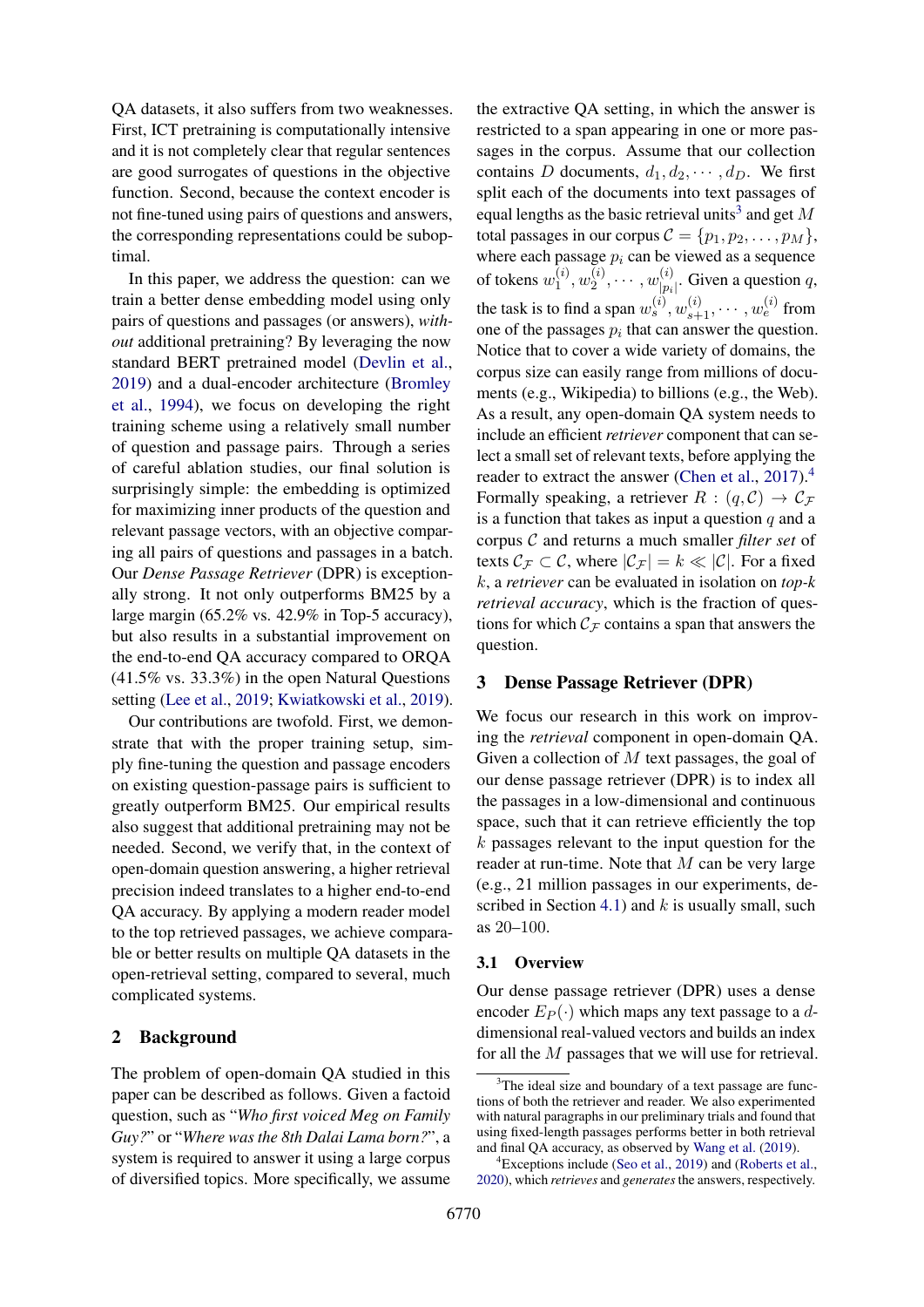At run-time, DPR applies a different encoder  $E_Q(\cdot)$ that maps the input question to a  $d$ -dimensional vector, and retrieves k passages of which vectors are the closest to the question vector. We define the similarity between the question and the passage using the dot product of their vectors:

$$
\text{sim}(q, p) = E_Q(q)^\mathsf{T} E_P(p). \tag{1}
$$

Although more expressive model forms for measuring the similarity between a question and a passage do exist, such as networks consisting of multiple layers of cross attentions, the similarity function needs to be decomposable so that the representations of the collection of passages can be precomputed. Most decomposable similarity functions are some transformations of Euclidean distance (L2). For instance, cosine is equivalent to inner product for unit vectors and the Mahalanobis distance is equivalent to L2 distance in a transformed space. Inner product search has been widely used and studied, as well as its connection to cosine similarity and L2 distance [\(Mussmann and Ermon,](#page-10-8) [2016;](#page-10-8) [Ram and Gray,](#page-10-9) [2012\)](#page-10-9). As our ablation study finds other similarity functions perform comparably (Section [5.2;](#page-5-0) Appendix [B\)](#page-11-0), we thus choose the simpler inner product function and improve the dense passage retriever by learning better encoders.

Encoders Although in principle the question and passage encoders can be implemented by any neural networks, in this work we use two independent BERT [\(Devlin et al.,](#page-9-4) [2019\)](#page-9-4) networks (base, uncased) and take the representation at the [CLS] token as the output, so  $d = 768$ .

Inference During inference time, we apply the passage encoder  $E_P$  to all the passages and index them using FAISS [\(Johnson et al.,](#page-9-7) [2017\)](#page-9-7) offline. FAISS is an extremely efficient, open-source library for similarity search and clustering of dense vectors, which can easily be applied to billions of vectors. Given a question  $q$  at run-time, we derive its embedding  $v_q = E_Q(q)$  and retrieve the top k passages with embeddings closest to  $v_q$ .

### <span id="page-2-1"></span>3.2 Training

Training the encoders so that the dot-product similarity (Eq. [\(1\)](#page-2-0)) becomes a good ranking function for retrieval is essentially a *metric learning* problem [\(Kulis,](#page-9-8) [2013\)](#page-9-8). The goal is to create a vector space such that relevant pairs of questions and passages will have smaller distance (i.e., higher similarity) than the irrelevant ones, by learning a better embedding function.

<span id="page-2-0"></span>Let  $\mathcal{D} = \{\langle q_i, p_i^+, p_{i,1}^-, \cdots, p_{i,n}^-\rangle\}_{i=1}^m$  be the training data that consists of  $m$  instances. Each instance contains one question  $q_i$  and one relevant (positive) passage  $p_i^+$ , along with *n* irrelevant (negative) passages  $p_{i,j}^-$ . We optimize the loss function as the negative log likelihood of the positive passage:

<span id="page-2-2"></span>
$$
L(q_i, p_i^+, p_{i,1}^-, \cdots, p_{i,n}^-)
$$
\n
$$
= -\log \frac{e^{\sin(q_i, p_i^+)} - e^{\sin(q_i, p_{i,n}^-)} - e^{\sin(q_i, p_{i,n}^-)} - e^{\sin(q_i, p_{i,n}^-)} - e^{\sin(q_i, p_{i,n}^-)} - e^{\sin(q_i, p_{i,n}^-)} - e^{\sin(q_i, p_{i,n}^-)} - e^{\sin(q_i, p_{i,n}^-)} - e^{\sin(q_i, p_{i,n}^-)} - e^{\sin(q_i, p_{i,n}^-)} - e^{\sin(q_i, p_{i,n}^-)} - e^{\sin(q_i, p_{i,n}^-)} - e^{\sin(q_i, p_{i,n}^-)} - e^{\sin(q_i, p_{i,n}^-)} - e^{\sin(q_i, p_{i,n}^-)} - e^{\sin(q_i, p_{i,n}^-)} - e^{\sin(q_i, p_{i,n}^-)} - e^{\sin(q_i, p_{i,n}^-)} - e^{\sin(q_i, p_{i,n}^-)} - e^{\sin(q_i, p_{i,n}^-)} - e^{\sin(q_i, p_{i,n}^-)} - e^{\sin(q_i, p_{i,n}^-)} - e^{\sin(q_i, p_{i,n}^-)} - e^{\cos(q_i, p_{i,n}^-)} - e^{\cos(q_i, p_{i,n}^-)} - e^{\cos(q_i, p_{i,n}^-)} - e^{\cos(q_i, p_{i,n}^-)} - e^{\cos(q_i, p_{i,n}^-)} - e^{\cos(q_i, p_{i,n}^-)} - e^{\cos(q_i, p_{i,n}^-)} - e^{\cos(q_i, p_{i,n}^-)} - e^{\cos(q_i, p_{i,n}^-)} - e^{\cos(q_i, p_{i,n}^-)} - e^{\cos(q_i, p_{i,n}^-)} - e^{\cos(q_i, p_{i,n}^-)} - e^{\cos(q_i, p_{i,n}^-)} - e^{\cos(q_i, p_{i,n}^-)} - e^{\cos(q_i, p_{i,n}^-)} - e^{\cos(q_i, p_{i,n}^-)} - e^{\cos(q_i, p_{i,n}^-)} - e^{\cos(q_i, p_{i,n}^-)} - e^{\cos(q_i, p_{i,n}^-)} - e^{\cos(q_i, p_{i,n}^-)} - e^{\cos(q_i, p_{i,n}^-)} - e^{\cos(q_i, p_{i,n}^-)} - e^{\cos(q_i, p_{i,n}^-)} - e^{\cos(q_i, p_{i,n}^-)} - e^{\cos(q_i, p_{i,n}^-
$$

Positive and negative passages For retrieval problems, it is often the case that positive examples are available explicitly, while negative examples need to be selected from an extremely large pool. For instance, passages relevant to a question may be given in a QA dataset, or can be found using the answer. All other passages in the collection, while not specified explicitly, can be viewed as irrelevant by default. In practice, how to select negative examples is often overlooked but could be decisive for learning a high-quality encoder. We consider three different types of negatives: (1) Random: any random passage from the corpus; (2) BM25: top passages returned by BM25 which don't contain the answer but match most question tokens; (3) Gold: positive passages paired with other questions which appear in the training set. We will discuss the impact of different types of negative passages and training schemes in Section [5.2.](#page-5-1) Our best model uses gold passages from the same mini-batch and one BM25 negative passage. In particular, re-using gold passages from the same batch as negatives can make the computation efficient while achieving great performance. We discuss this approach below.

In-batch negatives Assume that we have B questions in a mini-batch and each one is associated with a relevant passage. Let Q and P be the  $(B \times d)$  matrix of question and passage embeddings in a batch of size B.  $S = QP^{T}$  is a  $(B \times B)$  matrix of similarity scores, where each row of which corresponds to a question, paired with  $B$  passages. In this way, we reuse computation and effectively train on  $B^2(q_i, p_j)$  question/passage pairs in each batch. Any  $(q_i, p_j)$  pair is a positive example when  $i = j$ , and negative otherwise. This creates B training instances in each batch, where there are  $B - 1$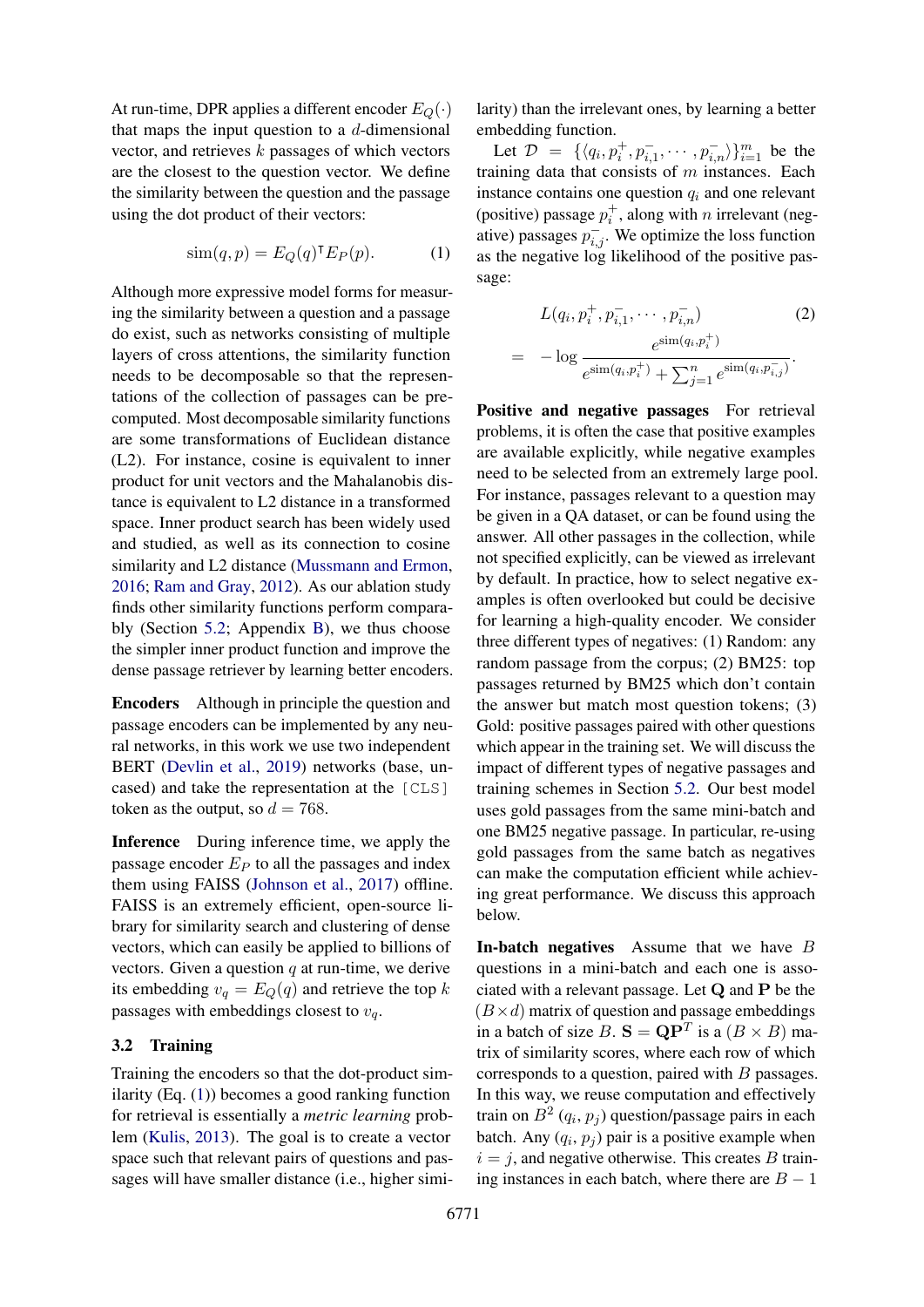negative passages for each question.

The trick of in-batch negatives has been used in the full batch setting [\(Yih et al.,](#page-10-10) [2011\)](#page-10-10) and more recently for mini-batch [\(Henderson et al.,](#page-9-9) [2017;](#page-9-9) [Gillick et al.,](#page-9-10) [2019\)](#page-9-10). It has been shown to be an effective strategy for learning a dual-encoder model that boosts the number of training examples.

### 4 Experimental Setup

In this section, we describe the data we used for experiments and the basic setup.

#### <span id="page-3-0"></span>4.1 Wikipedia Data Pre-processing

Following [\(Lee et al.,](#page-9-3) [2019\)](#page-9-3), we use the English Wikipedia dump from Dec. 20, 2018 as the source documents for answering questions. We first apply the pre-processing code released in DrQA [\(Chen](#page-9-1) [et al.,](#page-9-1) [2017\)](#page-9-1) to extract the clean, text-portion of articles from the Wikipedia dump. This step removes semi-structured data, such as tables, infoboxes, lists, as well as the disambiguation pages. We then split each article into multiple, disjoint text blocks of 100 words as *passages*, serving as our basic retrieval units, following [\(Wang et al.,](#page-10-5) [2019\)](#page-10-5), which results in 21,01[5](#page-3-1),324 passages in the end. $5$ Each passage is also prepended with the title of the Wikipedia article where the passage is from, along with an [SEP] token.

#### <span id="page-3-5"></span>4.2 Question Answering Datasets

We use the same five QA datasets and training/dev/testing splitting method as in previous work [\(Lee et al.,](#page-9-3) [2019\)](#page-9-3). Below we briefly describe each dataset and refer readers to their paper for the details of data preparation.

Natural Questions (NQ) [\(Kwiatkowski et al.,](#page-9-6) [2019\)](#page-9-6) was designed for end-to-end question answering. The questions were mined from real Google search queries and the answers were spans in Wikipedia articles identified by annotators.

TriviaQA [\(Joshi et al.,](#page-9-11) [2017\)](#page-9-11) contains a set of trivia questions with answers that were originally scraped from the Web.

WebQuestions (WQ) [\(Berant et al.,](#page-8-0) [2013\)](#page-8-0) consists of questions selected using Google Suggest API, where the answers are entities in Freebase.

CuratedTREC (TREC) (Baudiš and Šedivỳ, [2015\)](#page-8-1) sources questions from TREC QA tracks

<span id="page-3-4"></span>

| <b>Dataset</b>           |        | Train  | Dev   | Test   |
|--------------------------|--------|--------|-------|--------|
| <b>Natural Questions</b> | 79,168 | 58,880 | 8,757 | 3,610  |
| TriviaOA                 | 78,785 | 60,413 | 8,837 | 11,313 |
| WebOuestions             | 3,417  | 2.474  | 361   | 2,032  |
| CuratedTREC              | 1,353  | 1.125  | 133   | 694    |
| SOuAD                    | 78.713 | 70.096 | 8.886 | 10.570 |

Table 1: Number of questions in each QA dataset. The two columns of Train denote the original training examples in the dataset and the actual questions used for training DPR after filtering. See text for more details.

as well as various Web sources and is intended for open-domain QA from unstructured corpora.

SQuAD v1.1 [\(Rajpurkar et al.,](#page-10-11) [2016\)](#page-10-11) is a popular benchmark dataset for reading comprehension. Annotators were presented with a Wikipedia paragraph, and asked to write questions that could be answered from the given text. Although SQuAD has been used previously for open-domain QA research, it is not ideal because many questions lack context in absence of the provided paragraph. We still include it in our experiments for providing a fair comparison to previous work and we will discuss more in Section [5.1.](#page-4-0)

Selection of positive passages Because only pairs of questions and answers are provided in TREC, WebQuestions and Trivia $QA^6$  $QA^6$ , we use the highest-ranked passage from BM25 that contains the answer as the positive passage. If none of the top 100 retrieved passages has the answer, the question will be discarded. For SQuAD and Natural Questions, since the original passages have been split and processed differently than our pool of candidate passages, we match and replace each gold passage with the corresponding passage in the candidate pool.<sup>[7](#page-3-3)</sup> We discard the questions when the matching is failed due to different Wikipedia versions or pre-processing. Table [1](#page-3-4) shows the number of questions in training/dev/test sets for all the datasets and the actual questions used for training the retriever.

#### 5 Experiments: Passage Retrieval

In this section, we evaluate the retrieval performance of our Dense Passage Retriever (DPR), along with analysis on how its output differs from

<span id="page-3-1"></span> ${}^{5}$ However, [Wang et al.](#page-10-5) [\(2019\)](#page-10-5) also propose splitting documents into overlapping passages, which we do not find advantageous compared to the non-overlapping version.

<span id="page-3-2"></span><sup>&</sup>lt;sup>6</sup>We use the unfiltered TriviaQA version and discard the noisy evidence documents mined from Bing.

<span id="page-3-3"></span>The improvement of using gold contexts over passages that contain answers is small. See Section [5.2](#page-5-2) and Appendix [A.](#page-11-1)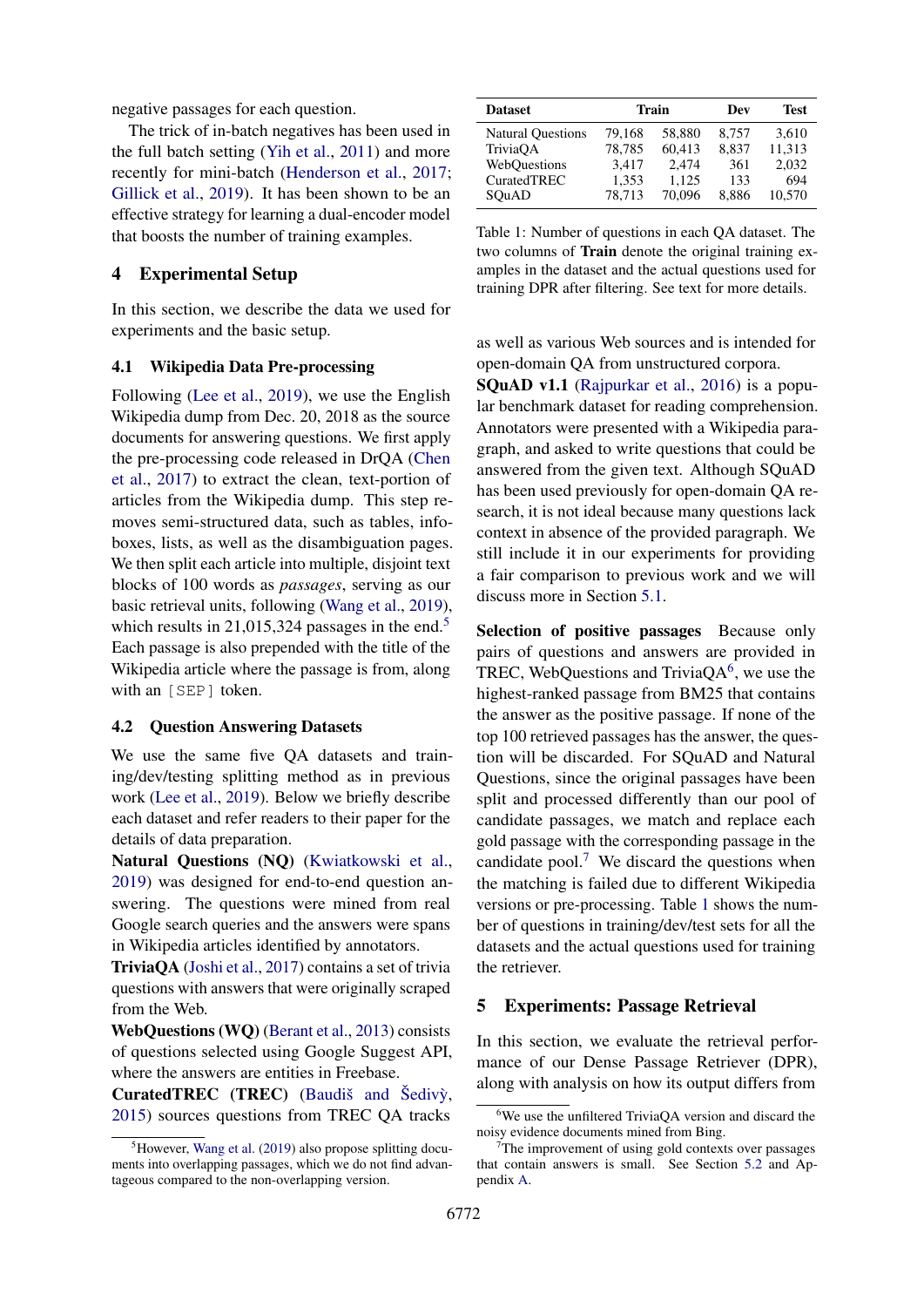<span id="page-4-3"></span>

| <b>Training</b> | <b>Retriever</b>           |              | $Top-20$     |                |              |              | <b>Top-100</b> |              |              |              |              |
|-----------------|----------------------------|--------------|--------------|----------------|--------------|--------------|----------------|--------------|--------------|--------------|--------------|
|                 |                            | NO.          | TriviaOA     | W <sub>O</sub> | TREC         | SOuAD        | NO             | TriviaOA     | <b>WO</b>    | TREC         | SOuAD        |
| None            | <b>BM25</b>                | 59.1         | 66.9         | 55.0           | 70.9         | 68.8         | 73.7           | 76.7         | 71.1         | 84.1         | 80.0         |
| Single          | <b>DPR</b><br>$BM25 + DPR$ | 78.4<br>76.6 | 79.4<br>79.8 | 73.2<br>71.0   | 79.8<br>85.2 | 63.2<br>71.5 | 85.4<br>83.8   | 85.0<br>84.5 | 81.4<br>80.5 | 89.1<br>92.7 | 77.2<br>81.3 |
| Multi           | <b>DPR</b><br>$BM25 + DPR$ | 79.4<br>78.0 | 78.8<br>79.9 | 75.0<br>74.7   | 89.1<br>88.5 | 51.6<br>66.2 | 86.0<br>83.9   | 84.7<br>84.4 | 82.9<br>82.3 | 93.9<br>94.1 | 67.6<br>78.6 |

Table 2: Top-20 & Top-100 retrieval accuracy on test sets, measured as the percentage of top 20/100 retrieved passages that contain the answer. *Single* and *Multi* denote that our Dense Passage Retriever (DPR) was trained using individial or combined training datasets (all the datasets excluding SQuAD). See text for more details.

traditional retrieval methods, the effects of different training schemes and the run-time efficiency.

The DPR model used in our main experiments is trained using the in-batch negative setting (Section [3.2\)](#page-2-1) with a batch size of 128 and one additional BM25 negative passage per question. We trained the question and passage encoders for up to 40 epochs for large datasets (NQ, TriviaQA, SQuAD) and 100 epochs for small datasets (TREC, WQ), with a learning rate of  $10^{-5}$  using Adam, linear scheduling with warm-up and dropout rate 0.1.

While it is good to have the flexibility to adapt the retriever to each dataset, it would also be desirable to obtain a single retriever that works well across the board. To this end, we train a *multi*dataset encoder by combining training data from all datasets excluding SQuAD.<sup>[8](#page-4-1)</sup> In addition to DPR, we also present the results of BM25, the traditional retrieval method<sup>[9](#page-4-2)</sup> and BM25+DPR, using a linear combination of their scores as the new ranking function. Specifically, we obtain two initial sets of top-2000 passages based on BM25 and DPR, respectively, and rerank the union of them using  $BM25(q,p) + \lambda \cdot \text{sim}(q,p)$  as the ranking function. We used  $\lambda = 1.1$  based on the retrieval accuracy in the development set.

### <span id="page-4-0"></span>5.1 Main Results

Table [2](#page-4-3) compares different passage retrieval systems on five QA datasets, using the top- $k$  accuracy  $(k \in \{20, 100\})$ . With the exception of SQuAD, DPR performs consistently better than BM25 on all datasets. The gap is especially large when  $k$  is small (e.g., 78.4% vs. 59.1% for top-20 accuracy on Natural Questions). When training with mul-

<span id="page-4-4"></span>

Figure 1: Retriever top- $k$  accuracy with different numbers of training examples used in our dense passage retriever vs BM25. The results are measured on the development set of Natural Questions. Our DPR trained using 1,000 examples already outperforms BM25.

tiple datasets, TREC, the smallest dataset of the five, benefits greatly from more training examples. In contrast, Natural Questions and WebQuestions improve modestly and TriviaQA degrades slightly. Results can be improved further in some cases by combining DPR with BM25 in both single- and multi-dataset settings.

We conjecture that the lower performance on SQuAD is due to two reasons. First, the annotators wrote questions after seeing the passage. As a result, there is a high lexical overlap between passages and questions, which gives BM25 a clear advantage. Second, the data was collected from only 500+ Wikipedia articles and thus the distribution of training examples is extremely biased, as argued previously by [Lee et al.](#page-9-3) [\(2019\)](#page-9-3).

#### 5.2 Ablation Study on Model Training

To understand further how different model training options affect the results, we conduct several additional experiments and discuss our findings below.

<span id="page-4-1"></span><sup>8</sup> SQuAD is limited to a small set of Wikipedia documents and thus introduces unwanted bias. We will discuss this issue more in Section [5.1.](#page-4-0)

<span id="page-4-2"></span><sup>&</sup>lt;sup>9</sup>[Lucene](https://lucene.apache.org/) implementation. BM25 parameters  $b = 0.4$  (document length normalization) and  $k_1 = 0.9$  (term frequency scaling) are tuned using development sets.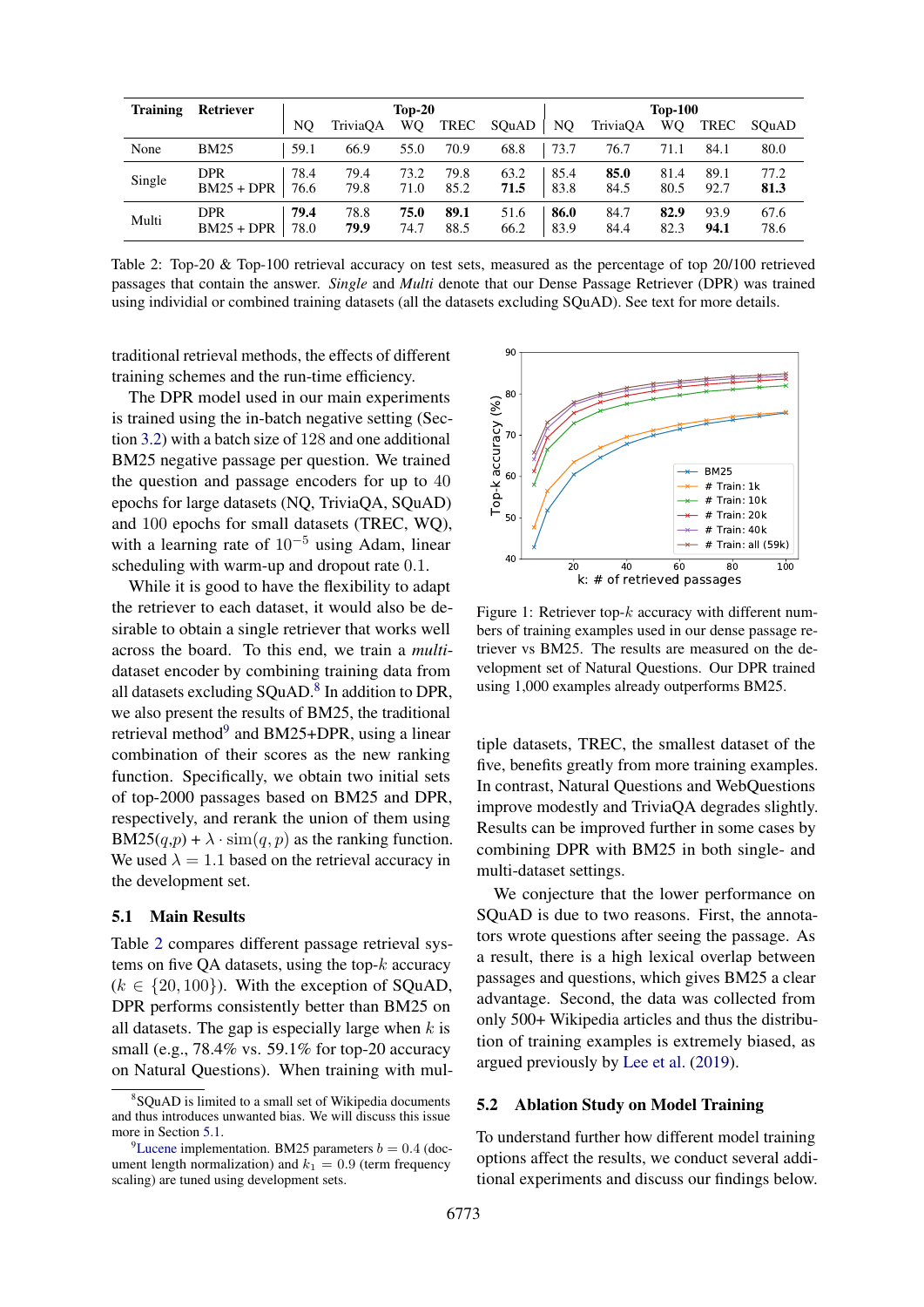Sample efficiency We explore how many training examples are needed to achieve good passage retrieval performance. Figure [1](#page-4-4) illustrates the top- $k$ retrieval accuracy with respect to different numbers of training examples, measured on the development set of Natural Questions. As is shown, a dense passage retriever trained using only 1,000 examples already outperforms BM25. This suggests that with a general pretrained language model, it is possible to train a high-quality dense retriever with a small number of question–passage pairs. Adding more training examples (from 1k to 59k) further improves the retrieval accuracy consistently.

<span id="page-5-1"></span>In-batch negative training We test different training schemes on the development set of Natural Questions and summarize the results in Table [3.](#page-5-3) The top block is the standard 1-of- $N$  training setting, where each question in the batch is paired with a positive passage and its own set of  $n$  negative passages  $(Eq. (2))$  $(Eq. (2))$  $(Eq. (2))$ . We find that the choice of negatives — random, BM25 or gold passages (positive passages from other questions) — does not impact the top- $k$  accuracy much in this setting when  $k > 20$ .

The middle bock is the in-batch negative training (Section [3.2\)](#page-2-1) setting. We find that using a similar configuration (7 gold negative passages), in-batch negative training improves the results substantially. The key difference between the two is whether the gold negative passages come from the same batch or from the whole training set. Effectively, in-batch negative training is an easy and memory-efficient way to reuse the negative examples already in the batch rather than creating new ones. It produces more pairs and thus increases the number of training examples, which might contribute to the good model performance. As a result, accuracy consistently improves as the batch size grows.

Finally, we explore in-batch negative training with additional "hard" negative passages that have high BM25 scores given the question, but do not contain the answer string (the bottom block). These additional passages are used as negative passages for all questions in the same batch. We find that adding a single BM25 negative passage improves the result substantially while adding two does not help further.

<span id="page-5-2"></span>Impact of gold passages We use passages that match the gold contexts in the original datasets (when available) as positive examples (Section [4.2\)](#page-3-5).

<span id="page-5-3"></span>

| <b>Type</b>     | #N          | IB | $Top-5$ | $Top-20$ | <b>Top-100</b> |
|-----------------|-------------|----|---------|----------|----------------|
| Random          | 7           | x  | 47.0    | 64.3     | 77.8           |
| <b>BM25</b>     | 7           | x  | 50.0    | 63.3     | 74.8           |
| Gold            | 7           | x  | 42.6    | 63.1     | 78.3           |
| Gold            | 7           |    | 51.1    | 69.1     | 80.8           |
| Gold            | 31          |    | 52.1    | 70.8     | 82.1           |
| Gold            | 127         |    | 55.8    | 73.0     | 83.1           |
| $G.+BM25^{(1)}$ | $31 + 32$   |    | 65.0    | 77.3     | 84.4           |
| $G.+BM25^{(2)}$ | $31 + 64$   |    | 64.5    | 76.4     | 84.0           |
| $G.+BM25^{(1)}$ | $127 + 128$ |    | 65.8    | 78.0     | 84.9           |

Table 3: Comparison of different training schemes, measured as top-k retrieval accuracy on Natural Questions (development set). #N: number of negative examples, IB: in-batch training.  $G.+BM25^{(1)}$  and G.+BM25<sup>(2)</sup> denote in-batch training with 1 or 2 additional BM25 negatives, which serve as negative passages for all questions in the batch.

Our experiments on Natural Questions show that switching to distantly-supervised passages (using the highest-ranked BM25 passage that contains the answer), has only a small impact: 1 point lower top- $k$  accuracy for retrieval. [A](#page-11-1)ppendix A contains more details.

<span id="page-5-0"></span>Similarity and loss Besides dot product, cosine and Euclidean L2 distance are also commonly used as decomposable similarity functions. We test these alternatives and find that L2 performs comparable to dot product, and both of them are superior to cosine. Similarly, in addition to negative loglikelihood, a popular option for ranking is triplet loss, which compares a positive passage and a negative one directly with respect to a question [\(Burges](#page-9-12) [et al.,](#page-9-12) [2005\)](#page-9-12). Our experiments show that using triplet loss does not affect the results much. More details can be found in Appendix [B.](#page-11-0)

Cross-dataset generalization One interesting question regarding DPR's discriminative training is how much performance degradation it may suffer from a non-iid setting. In other words, can it still generalize well when directly applied to a different dataset without additional fine-tuning? To test the cross-dataset generalization, we train DPR on Natural Questions only and test it directly on the smaller WebQuestions and CuratedTREC datasets. We find that DPR generalizes well, with 3-5 points loss from the best performing fine-tuned model in top-20 retrieval accuracy (69.9/86.3 vs. 75.0/89.1 for WebQuestions and TREC, respectively), while still greatly outperforming the BM25 baseline (55.0/70.9).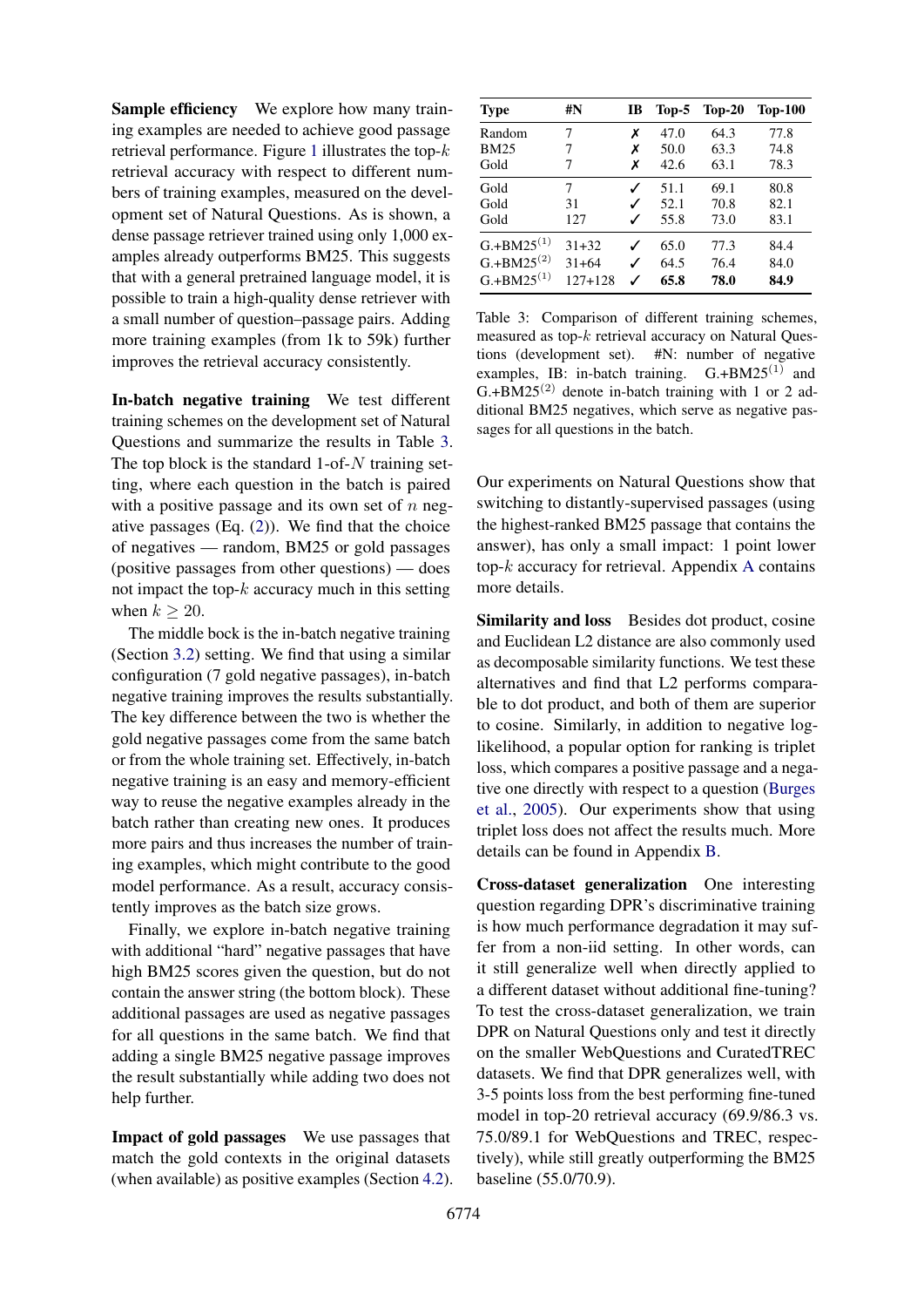#### 5.3 Qualitative Analysis

Although DPR performs better than BM25 in general, passages retrieved by these two methods differ qualitatively. Term-matching methods like BM25 are sensitive to highly selective keywords and phrases, while DPR captures lexical variations or semantic relationships better. See Appendix [C](#page-11-2) for examples and more discussion.

### 5.4 Run-time Efficiency

The main reason that we require a retrieval component for open-domain QA is to reduce the number of candidate passages that the reader needs to consider, which is crucial for answering user's questions in real-time. We profiled the passage retrieval speed on a server with Intel Xeon CPU E5-2698 v4 @ 2.20GHz and 512GB memory. With the help of FAISS in-memory index for real-valued vectors $^{10}$  $^{10}$  $^{10}$ , DPR can be made incredibly efficient, processing 995.0 questions per second, returning top 100 passages per question. In contrast, BM25/Lucene (implemented in Java, using file index) processes 23.7 questions per second per CPU thread.

On the other hand, the time required for building an index for dense vectors is much longer. Computing dense embeddings on 21-million passages is resource intensive, but can be easily parallelized, taking roughly 8.8 hours on 8 GPUs. However, building the FAISS index on 21-million vectors on a single server takes 8.5 hours. In comparison, building an inverted index using Lucene is much cheaper and takes only about 30 minutes in total.

#### 6 Experiments: Question Answering

In this section, we experiment with how different passage retrievers affect the final QA accuracy.

### 6.1 End-to-end QA System

We implement an end-to-end question answering system in which we can plug different retriever systems directly. Besides the retriever, our QA system consists of a neural *reader* that outputs the answer to the question. Given the top  $k$  retrieved passages (up to 100 in our experiments), the reader assigns a passage selection score to each passage. In addition, it extracts an answer span from each passage and assigns a span score. The best span from the passage with the highest passage selection

score is chosen as the final answer. The passage selection model serves as a reranker through crossattention between the question and the passage. Although cross-attention is not feasible for retrieving relevant passages in a large corpus due to its nondecomposable nature, it has more capacity than the dual-encoder model  $\text{sim}(q, p)$  as in Eq. [\(1\)](#page-2-0). Applying it to selecting the passage from a small number of retrieved candidates has been shown to work well [\(Wang et al.,](#page-10-5) [2019,](#page-10-5) [2018;](#page-10-12) [Lin et al.,](#page-10-13) [2018\)](#page-10-13).

Specifically, let  $P_i \in \mathbb{R}^{L \times h}$   $(1 \le i \le k)$  be a BERT (base, uncased in our experiments) representation for the  $i$ -th passage, where  $L$  is the maximum length of the passage and  $h$  the hidden dimension. The probabilities of a token being the starting/ending positions of an answer span and a passage being selected are defined as:

$$
P_{\text{start},i}(s) = \text{softmax}(\mathbf{P}_i \mathbf{w}_{\text{start}})_s, \qquad (3)
$$

$$
P_{\text{end},i}(t) = \text{softmax}(\mathbf{P}_i \mathbf{w}_{\text{end}})_t, \qquad (4)
$$

$$
P_{\text{selected}}(i) = \text{softmax}(\hat{\mathbf{P}}^{\mathsf{T}} \mathbf{w}_{\text{selected}})_{i}, \tag{5}
$$

where  $\hat{\mathbf{P}} = [\mathbf{P}_1^{\text{[CLS]}}]$  $\mathbf{P}_1^{[\text{CLS}]}, \dots, \mathbf{P}_k^{[\text{CLS}]}$  $\begin{bmatrix} [{\rm CLS}] \\ k \end{bmatrix} \in \mathbb{R}^{h \times k}$  and  $\mathbf{w}_{start}, \mathbf{w}_{end}, \mathbf{w}_{selected} \in \mathbb{R}^{h}$  are learnable vectors. We compute a span score of the  $s$ -th to  $t$ -th words from the *i*-th passage as  $P_{\text{start},i}(s) \times P_{\text{end},i}(t)$ , and a passage selection score of the  $i$ -th passage as  $P_{\text{selected}}(i)$ .

During training, we sample one positive and  $m-1$  negative passages from the top 100 passages returned by the retrieval system (BM25 or DPR) for each question.  $\tilde{m}$  is a hyper-parameter and we use  $\tilde{m} = 24$  in all the experiments. The training objective is to maximize the marginal log-likelihood of all the correct answer spans in the positive passage (the answer string may appear multiple times in one passage), combined with the log-likelihood of the positive passage being selected. We use the batch size of 16 for large (NQ, TriviaQA, SQuAD) and 4 for small (TREC, WQ) datasets, and tune  $k$ on the development set. For experiments on small datasets under the *Multi* setting, in which using other datasets is allowed, we fine-tune the reader trained on Natural Questions to the target dataset. All experiments were done on eight 32GB GPUs.

#### 6.2 Results

Table [4](#page-7-0) summarizes our final end-to-end QA results, measured by *exact match* with the reference answer after minor normalization as in [\(Chen et al.,](#page-9-1) [2017;](#page-9-1) [Lee et al.,](#page-9-3) [2019\)](#page-9-3). From the table, we can

<span id="page-6-0"></span> $10$ FAISS configuration: we used HNSW index type on CPU, neighbors to store per node  $= 512$ , construction time search  $depth = 200$ , search depth = 128.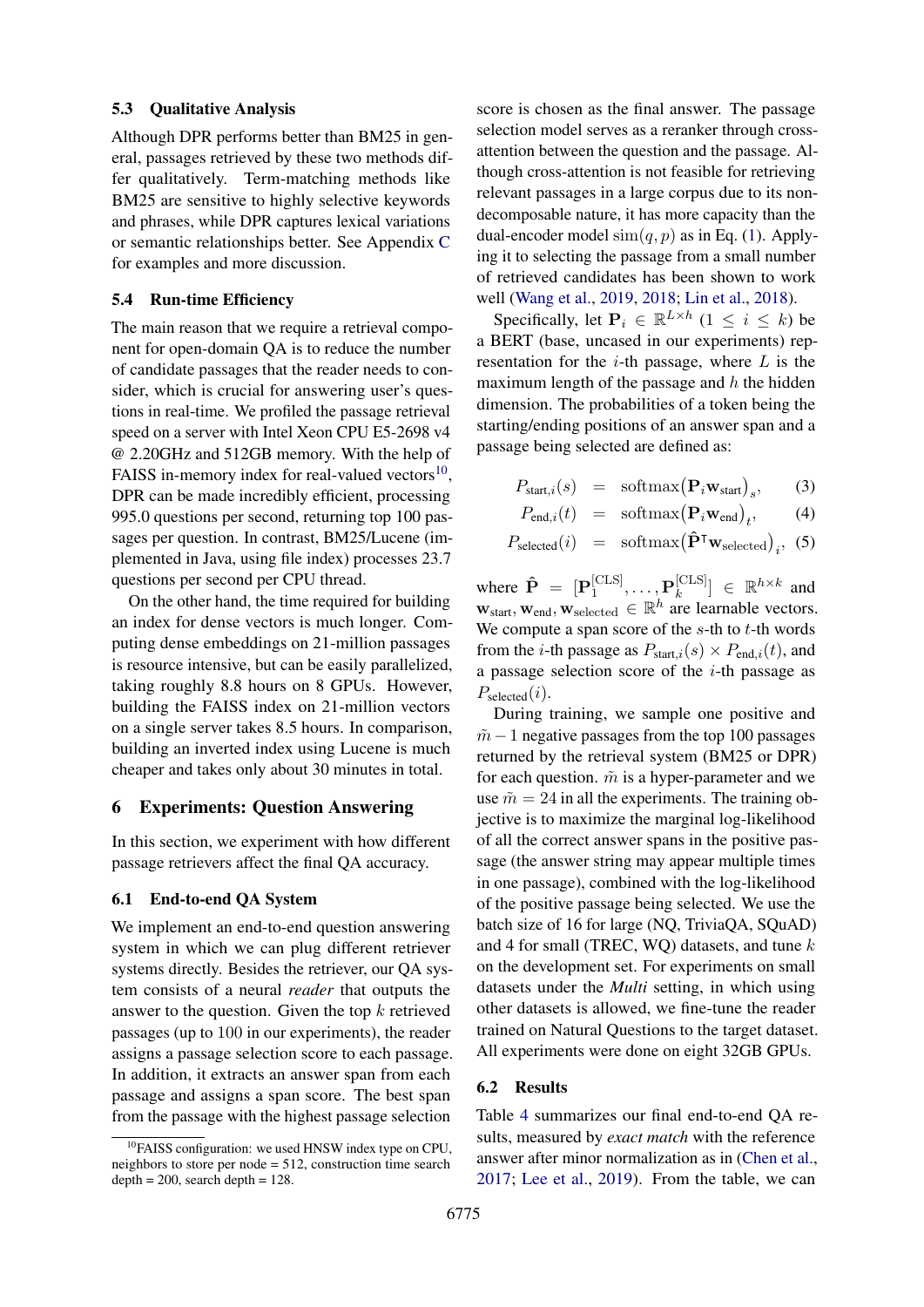<span id="page-7-0"></span>

| <b>Training</b> | <b>Model</b>                       | <b>NQ</b> | <b>TriviaOA</b> |                   | WQ TREC | <b>SOuAD</b> |
|-----------------|------------------------------------|-----------|-----------------|-------------------|---------|--------------|
| Single          | BM25+BERT (Lee et al., 2019)       | 26.5      | 47.1            | 17.7              | 21.3    | 33.2         |
| Single          | <b>ORQA</b> (Lee et al., 2019)     | 33.3      | 45.0            | 36.4              | 30.1    | 20.2         |
| Single          | HardEM (Min et al., 2019a)         | 28.1      | 50.9            | $\overline{a}$    |         |              |
| Single          | GraphRetriever (Min et al., 2019b) | 34.5      | 56.0            | 36.4              |         |              |
| Single          | PathRetriever (Asai et al., 2020)  | 32.6      |                 | $\qquad \qquad -$ |         | 56.5         |
| Single          | $REALMWiki$ (Guu et al., 2020)     | 39.2      | $\blacksquare$  | 40.2              | 46.8    |              |
| Single          | $REALMNews$ (Guu et al., 2020)     | 40.4      |                 | 40.7              | 42.9    |              |
|                 | <b>BM25</b>                        | 32.6      | 52.4            | 29.9              | 24.9    | 38.1         |
| Single          | <b>DPR</b>                         | 41.5      | 56.8            | 34.6              | 25.9    | 29.8         |
|                 | BM25+DPR                           | 39.0      | 57.0            | 35.2              | 28.0    | 36.7         |
| Multi           | <b>DPR</b>                         | 41.5      | 56.8            | 42.4              | 49.4    | 24.1         |
|                 | BM25+DPR                           | 38.8      | 57.9            | 41.1              | 50.6    | 35.8         |

Table 4: End-to-end QA (Exact Match) Accuracy. The first block of results are copied from their cited papers. REALMWiki and REALMNews are the same model but pretrained on Wikipedia and CC-News, respectively. *Single* and *Multi* denote that our Dense Passage Retriever (DPR) is trained using individual or combined training datasets (all except SQuAD). For WQ and TREC in the *Multi* setting, we fine-tune the reader trained on NQ.

see that higher retriever accuracy typically leads to better final QA results: in all cases except SQuAD, answers extracted from the passages retrieved by DPR are more likely to be correct, compared to those from BM25. For large datasets like NQ and TriviaQA, models trained using multiple datasets (Multi) perform comparably to those trained using the individual training set (Single). Conversely, on smaller datasets like WQ and TREC, the multidataset setting has a clear advantage. Overall, our DPR-based models outperform the previous stateof-the-art results on four out of the five datasets, with 1% to 12% absolute differences in exact match accuracy. It is interesting to contrast our results to those of ORQA [\(Lee et al.,](#page-9-3) [2019\)](#page-9-3) and also the concurrently developed approach, REALM [\(Guu](#page-9-13) [et al.,](#page-9-13) [2020\)](#page-9-13). While both methods include additional pretraining tasks and employ an expensive end-to-end training regime, DPR manages to outperform them on both NQ and TriviaQA, simply by focusing on learning a strong passage retrieval model using pairs of questions and answers. The additional pretraining tasks are likely more useful only when the target training sets are small. Although the results of DPR on WQ and TREC in the single-dataset setting are less competitive, adding more question–answer pairs helps boost the performance, achieving the new state of the art.

To compare our pipeline training approach with joint learning, we run an ablation on Natural Questions where the retriever and reader are jointly trained, following [Lee et al.](#page-9-3) [\(2019\)](#page-9-3). This approach obtains a score of 39.8 EM, which suggests that our strategy of training a strong retriever and reader in isolation can leverage effectively available supervision, while outperforming a comparable joint training approach with a simpler design (Appendix [D\)](#page-11-3).

One thing worth noticing is that our reader does consider more passages compared to ORQA, although it is not completely clear how much more time it takes for inference. While DPR processes up to 100 passages for each question, the reader is able to fit all of them into one batch on a single 32GB GPU, thus the latency remains almost identical to the single passage case (around 20ms). The exact impact on throughput is harder to measure: ORQA uses 2-3x longer passages compared to DPR (288 word pieces compared to our 100 tokens) and the computational complexity is superlinear in passage length. We also note that we found  $k = 50$  to be optimal for NQ, and  $k = 10$ leads to only marginal loss in exact match accuracy (40.8 vs. 41.5 EM on NQ), which should be roughly comparable to ORQA's 5-passage setup.

# 7 Related Work

Passage retrieval has been an important component for open-domain QA [\(Voorhees,](#page-10-0) [1999\)](#page-10-0). It not only effectively reduces the search space for answer extraction, but also identifies the support context for users to verify the answer. Strong sparse vector space models like TF-IDF or BM25 have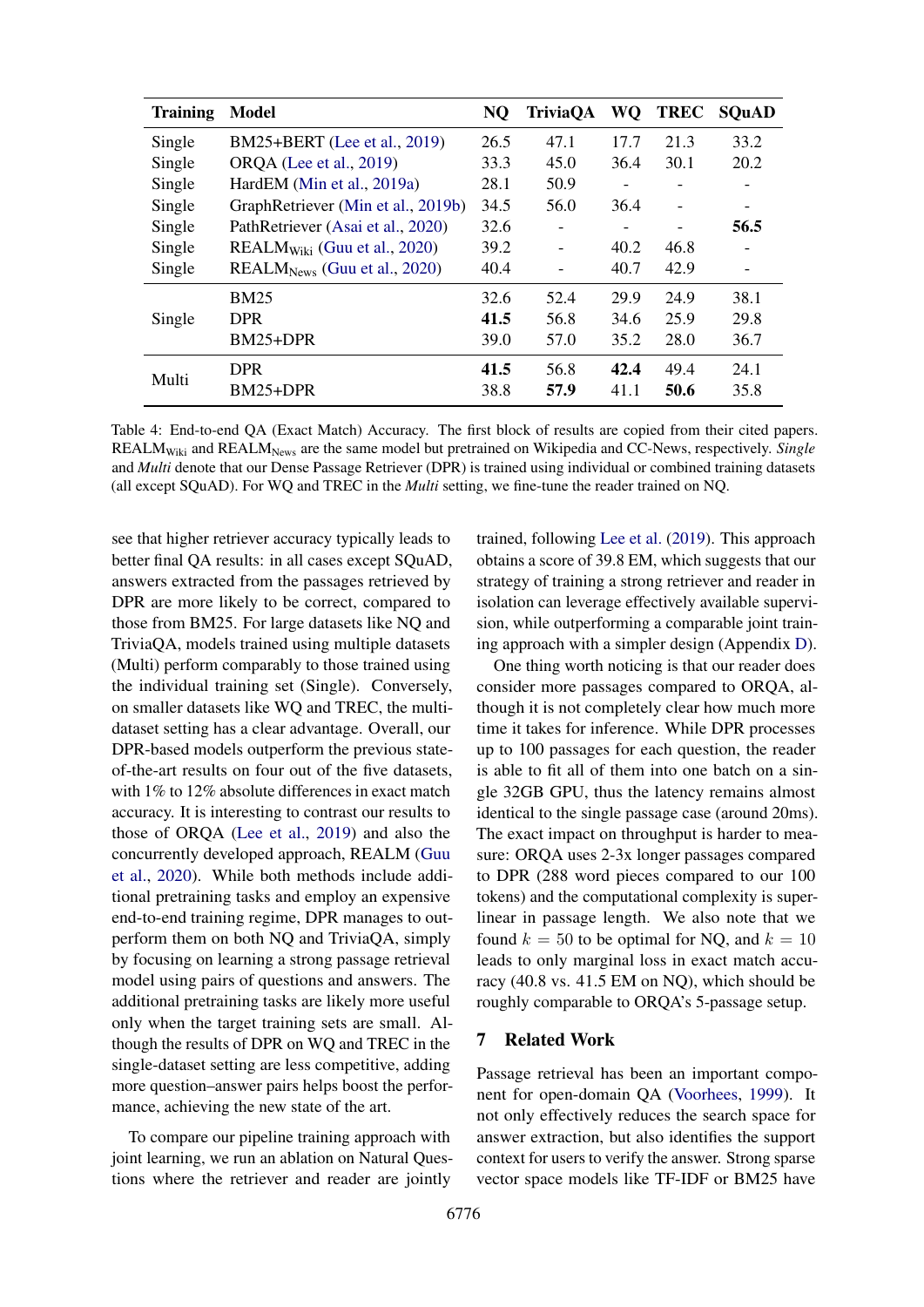been used as the standard method applied broadly to various QA tasks (e.g., [Chen et al.,](#page-9-1) [2017;](#page-9-1) [Yang](#page-10-2) [et al.,](#page-10-2) [2019a,](#page-10-2)[b;](#page-10-16) [Nie et al.,](#page-10-17) [2019;](#page-10-17) [Min et al.,](#page-10-14) [2019a;](#page-10-14) [Wolfson et al.,](#page-10-18) [2020\)](#page-10-18). Augmenting text-based retrieval with external structured information, such as knowledge graph and Wikipedia hyperlinks, has also been explored recently [\(Min et al.,](#page-10-15) [2019b;](#page-10-15) [Asai](#page-8-2) [et al.,](#page-8-2) [2020\)](#page-8-2).

The use of dense vector representations for retrieval has a long history since Latent Semantic Analysis [\(Deerwester et al.,](#page-9-14) [1990\)](#page-9-14). Using labeled pairs of queries and documents, discriminatively trained dense encoders have become popular recently [\(Yih et al.,](#page-10-10) [2011;](#page-10-10) [Huang et al.,](#page-9-15) [2013;](#page-9-15) [Gillick](#page-9-10) [et al.,](#page-9-10) [2019\)](#page-9-10), with applications to cross-lingual document retrieval, ad relevance prediction, Web search and entity retrieval. Such approaches complement the sparse vector methods as they can potentially give high similarity scores to semantically relevant text pairs, even without exact token matching. The dense representation alone, however, is typically inferior to the sparse one. While not the focus of this work, dense representations from pretrained models, along with cross-attention mechanisms, have also been shown effective in passage or dialogue re-ranking tasks [\(Nogueira and Cho,](#page-10-19) [2019;](#page-10-19) [Humeau et al.,](#page-9-16) [2020\)](#page-9-16). Finally, a concurrent work [\(Khattab and Zaharia,](#page-9-17) [2020\)](#page-9-17) demonstrates the feasibility of full dense retrieval in IR tasks. Instead of employing the dual-encoder framework, they introduced a late-interaction operator on top of the BERT encoders.

Dense retrieval for open-domain QA has been explored by [Das et al.](#page-9-18) [\(2019\)](#page-9-18), who propose to retrieve relevant passages iteratively using reformulated question vectors. As an alternative approach that skips passage retrieval, [Seo et al.](#page-10-6) [\(2019\)](#page-10-6) propose to encode candidate answer phrases as vectors and directly retrieve the answers to the input questions efficiently. Using additional pretraining with the objective that matches surrogates of questions and relevant passages, [Lee et al.](#page-9-3) [\(2019\)](#page-9-3) jointly train the question encoder and reader. Their approach outperforms the BM25 plus reader paradigm on multiple open-domain QA datasets in QA accuracy, and is further extended by REALM [\(Guu et al.,](#page-9-13) [2020\)](#page-9-13), which includes tuning the passage encoder asynchronously by re-indexing the passages during training. The pretraining objective has also recently been improved by [Xiong et al.](#page-10-20) [\(2020b\)](#page-10-20). In contrast, our model provides a simple and yet

effective solution that shows stronger empirical performance, without relying on additional pretraining or complex joint training schemes.

DPR has also been used as an important module in very recent work. For instance, extending the idea of leveraging hard negatives, [Xiong et al.](#page-10-21) [\(2020a\)](#page-10-21) use the retrieval model trained in the previous iteration to discover new negatives and construct a different set of examples in each training iteration. Starting from our trained DPR model, they show that the retrieval performance can be further improved. Recent work [\(Izacard and Grave,](#page-9-19) [2020;](#page-9-19) [Lewis et al.,](#page-9-20) [2020b\)](#page-9-20) have also shown that DPR can be combined with generation models such as BART [\(Lewis et al.,](#page-9-21) [2020a\)](#page-9-21) and T5 [\(Raf](#page-10-22)[fel et al.,](#page-10-22) [2019\)](#page-10-22), achieving good performance on open-domain QA and other knowledge-intensive tasks.

# 8 Conclusion

In this work, we demonstrated that dense retrieval can outperform and potentially replace the traditional sparse retrieval component in open-domain question answering. While a simple dual-encoder approach can be made to work surprisingly well, we showed that there are some critical ingredients to training a dense retriever successfully. Moreover, our empirical analysis and ablation studies indicate that more complex model frameworks or similarity functions do not necessarily provide additional values. As a result of improved retrieval performance, we obtained new state-of-the-art results on multiple open-domain question answering benchmarks.

### Acknowledgments

We thank the anonymous reviewers for their helpful comments and suggestions.

#### **References**

- <span id="page-8-2"></span>Akari Asai, Kazuma Hashimoto, Hannaneh Hajishirzi, Richard Socher, and Caiming Xiong. 2020. Learning to retrieve reasoning paths over Wikipedia graph for question answering. In *International Conference on Learning Representations (ICLR)*.
- <span id="page-8-1"></span>Petr Baudiš and Jan Šedivỳ. 2015. Modeling of the question answering task in the yodaqa system. In *International Conference of the Cross-Language Evaluation Forum for European Languages*, pages 222– 228. Springer.
- <span id="page-8-0"></span>Jonathan Berant, Andrew Chou, Roy Frostig, and Percy Liang. 2013. Semantic parsing on Freebase from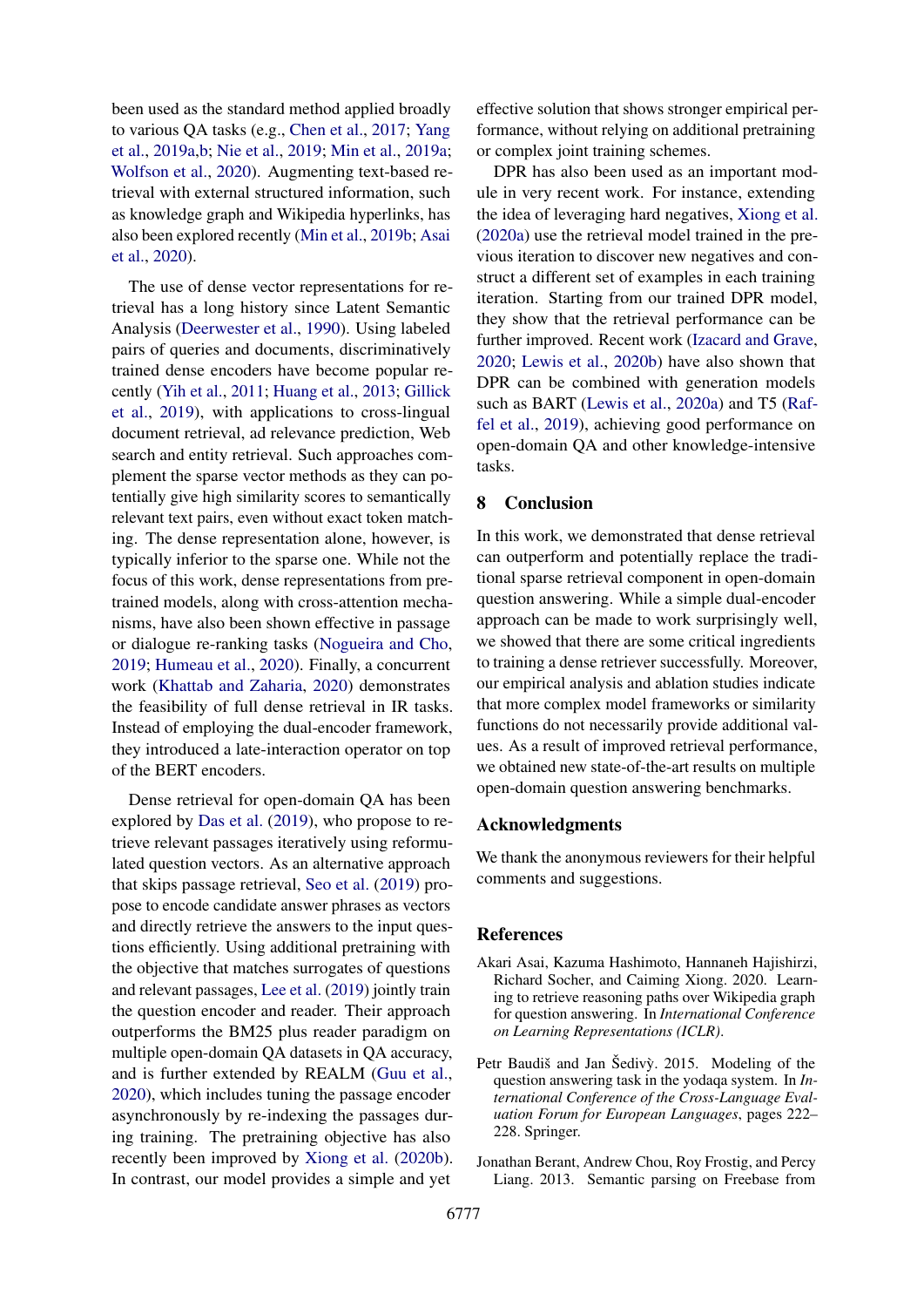question-answer pairs. In *Empirical Methods in Natural Language Processing (EMNLP)*.

- <span id="page-9-5"></span>Jane Bromley, Isabelle Guyon, Yann LeCun, Eduard Säckinger, and Roopak Shah. 1994. Signature verification using a "Siamese" time delay neural network. In *NIPS*, pages 737–744.
- <span id="page-9-12"></span>Chris Burges, Tal Shaked, Erin Renshaw, Ari Lazier, Matt Deeds, Nicole Hamilton, and Greg Hullender. 2005. Learning to rank using gradient descent. In *Proceedings of the 22nd international conference on Machine learning*, pages 89–96.
- <span id="page-9-1"></span>Danqi Chen, Adam Fisch, Jason Weston, and Antoine Bordes. 2017. Reading Wikipedia to answer opendomain questions. In *Association for Computational Linguistics (ACL)*, pages 1870–1879.
- <span id="page-9-18"></span>Rajarshi Das, Shehzaad Dhuliawala, Manzil Zaheer, and Andrew McCallum. 2019. Multi-step retrieverreader interaction for scalable open-domain question answering. In *International Conference on Learning Representations (ICLR)*.
- <span id="page-9-14"></span>Scott Deerwester, Susan T Dumais, George W Furnas, Thomas K Landauer, and Richard Harshman. 1990. Indexing by latent semantic analysis. *Journal of the American society for information science*, 41(6):391–407.
- <span id="page-9-4"></span>Jacob Devlin, Ming-Wei Chang, Kenton Lee, and Kristina Toutanova. 2019. BERT: Pre-training of deep bidirectional transformers for language understanding. In *North American Association for Computational Linguistics (NAACL)*.
- <span id="page-9-0"></span>David A Ferrucci. 2012. Introduction to "This is Watson". *IBM Journal of Research and Development*, 56(3.4):1–1.
- <span id="page-9-10"></span>Daniel Gillick, Sayali Kulkarni, Larry Lansing, Alessandro Presta, Jason Baldridge, Eugene Ie, and Diego Garcia-Olano. 2019. Learning dense representations for entity retrieval. In *Computational Natural Language Learning (CoNLL)*.
- <span id="page-9-2"></span>Ruiqi Guo, Sanjiv Kumar, Krzysztof Choromanski, and David Simcha. 2016. Quantization based fast inner product search. In *Artificial Intelligence and Statistics*, pages 482–490.
- <span id="page-9-13"></span>Kelvin Guu, Kenton Lee, Zora Tung, Panupong Pasupat, and Ming-Wei Chang. 2020. REALM: Retrieval-augmented language model pre-training. *ArXiv*, abs/2002.08909.
- <span id="page-9-9"></span>Matthew Henderson, Rami Al-Rfou, Brian Strope, Yunhsuan Sung, László Lukács, Ruiqi Guo, Sanjiv Kumar, Balint Miklos, and Ray Kurzweil. 2017. Efficient natural language response suggestion for smart reply. *ArXiv*, abs/1705.00652.
- <span id="page-9-15"></span>Po-Sen Huang, Xiaodong He, Jianfeng Gao, Li Deng, Alex Acero, and Larry Heck. 2013. Learning deep structured semantic models for Web search using

clickthrough data. In *ACM International Conference on Information and Knowledge Management (CIKM)*, pages 2333–2338.

- <span id="page-9-16"></span>Samuel Humeau, Kurt Shuster, Marie-Anne Lachaux, and Jason Weston. 2020. Poly-encoders: Architectures and pre-training strategies for fast and accurate multi-sentence scoring. In *International Conference on Learning Representations (ICLR)*.
- <span id="page-9-19"></span>Gautier Izacard and Edouard Grave. 2020. Leveraging passage retrieval with generative models for open domain question answering. *ArXiv*, abs/2007.01282.
- <span id="page-9-7"></span>Jeff Johnson, Matthijs Douze, and Hervé Jégou. 2017. Billion-scale similarity search with GPUs. *ArXiv*, abs/1702.08734.
- <span id="page-9-11"></span>Mandar Joshi, Eunsol Choi, Daniel Weld, and Luke Zettlemoyer. 2017. TriviaQA: A large scale distantly supervised challenge dataset for reading comprehension. In *Association for Computational Linguistics (ACL)*, pages 1601–1611.
- <span id="page-9-17"></span>Omar Khattab and Matei Zaharia. 2020. ColBERT: Efficient and effective passage search via contextualized late interaction over BERT. In *ACM SIGIR Conference on Research and Development in Information Retrieval (SIGIR)*, pages 39–48.
- <span id="page-9-8"></span>Brian Kulis. 2013. Metric learning: A survey. *Foundations and Trends in Machine Learning*, 5(4):287– 364.
- <span id="page-9-6"></span>Tom Kwiatkowski, Jennimaria Palomaki, Olivia Redfield, Michael Collins, Ankur Parikh, Chris Alberti, Danielle Epstein, Illia Polosukhin, Matthew Kelcey, Jacob Devlin, Kenton Lee, Kristina N. Toutanova, Llion Jones, Ming-Wei Chang, Andrew Dai, Jakob Uszkoreit, Quoc Le, and Slav Petrov. 2019. Natural questions: a benchmark for question answering research. *Transactions of the Association of Computational Linguistics (TACL)*.
- <span id="page-9-3"></span>Kenton Lee, Ming-Wei Chang, and Kristina Toutanova. 2019. Latent retrieval for weakly supervised open domain question answering. In *Association for Computational Linguistics (ACL)*, pages 6086–6096.
- <span id="page-9-21"></span>Mike Lewis, Yinhan Liu, Naman Goyal, Marjan Ghazvininejad, Abdelrahman Mohamed, Omer Levy, Veselin Stoyanov, and Luke Zettlemoyer. 2020a. BART: Denoising sequence-to-sequence pretraining for natural language generation, translation, and comprehension. In *Association for Computational Linguistics (ACL)*, pages 7871–7880.
- <span id="page-9-20"></span>Patrick Lewis, Ethan Perez, Aleksandara Piktus, Fabio Petroni, Vladimir Karpukhin, Naman Goyal, Heinrich Küttler, Mike Lewis, Wen-tau Yih, Tim Rocktäschel, Sebastian Riedel, and Douwe Kiela. 2020b. Retrieval-augmented generation for knowledge-intensive NLP tasks. In *Advances in Neural Information Processing Systems (NeurIPS)*.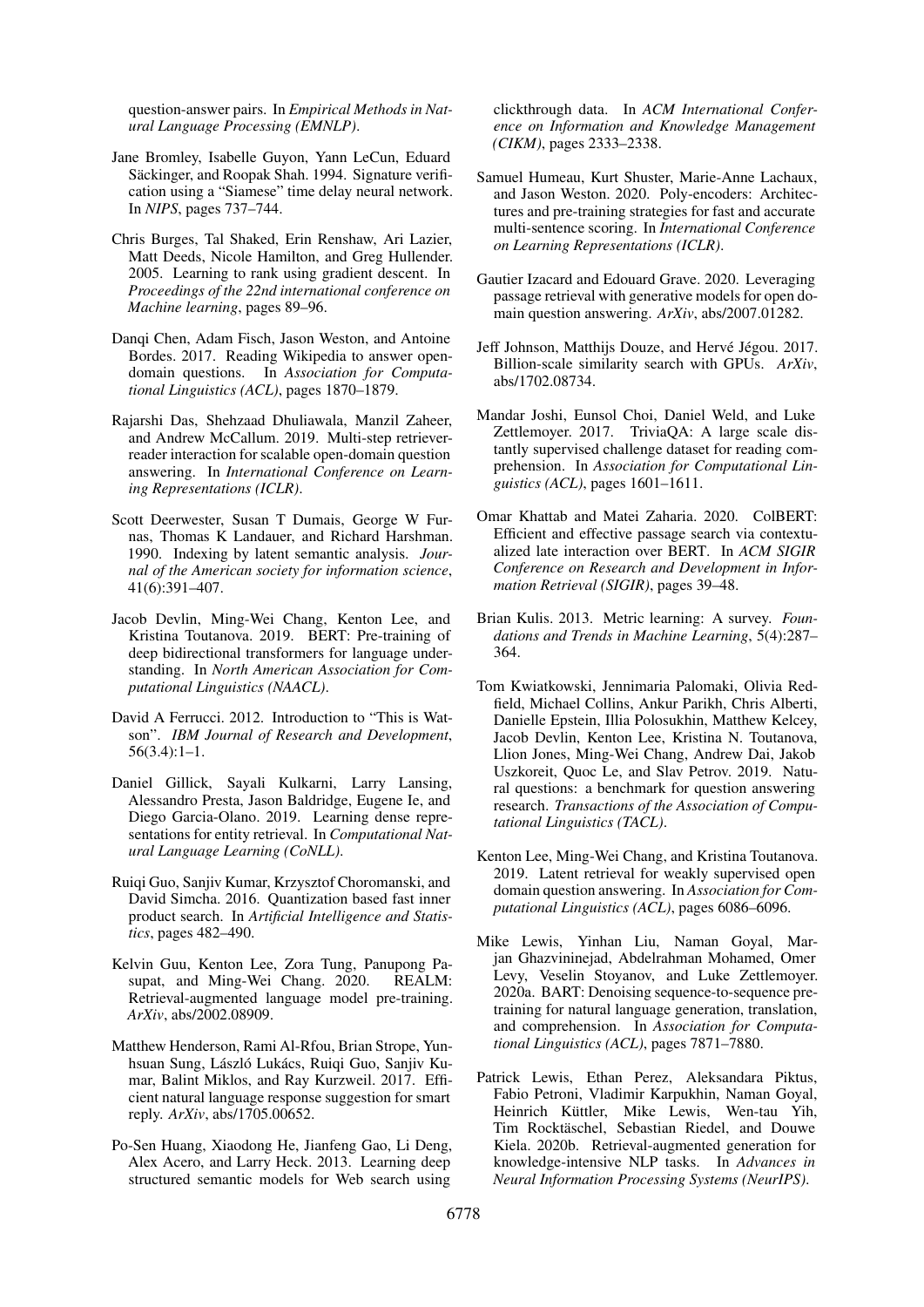- <span id="page-10-13"></span>Yankai Lin, Haozhe Ji, Zhiyuan Liu, and Maosong Sun. 2018. Denoising distantly supervised open-domain question answering. In *Association for Computational Linguistics (ACL)*, pages 1736–1745.
- <span id="page-10-14"></span>Sewon Min, Danqi Chen, Hannaneh Hajishirzi, and Luke Zettlemoyer. 2019a. A discrete hard EM approach for weakly supervised question answering. In *Empirical Methods in Natural Language Processing (EMNLP)*.
- <span id="page-10-15"></span>Sewon Min, Danqi Chen, Luke Zettlemoyer, and Hannaneh Hajishirzi. 2019b. Knowledge guided text retrieval and reading for open domain question answering. *ArXiv*, abs/1911.03868.
- <span id="page-10-1"></span>Dan Moldovan, Marius Pasca, Sanda Harabagiu, and Mihai Surdeanu. 2003. Performance issues and error analysis in an open-domain question answering system. *ACM Transactions on Information Systems (TOIS)*, 21(2):133–154.
- <span id="page-10-8"></span>Stephen Mussmann and Stefano Ermon. 2016. Learning and inference via maximum inner product search. In *International Conference on Machine Learning (ICML)*, pages 2587–2596.
- <span id="page-10-17"></span>Yixin Nie, Songhe Wang, and Mohit Bansal. 2019. Revealing the importance of semantic retrieval for machine reading at scale. In *Empirical Methods in Natural Language Processing (EMNLP)*.
- <span id="page-10-19"></span>Rodrigo Nogueira and Kyunghyun Cho. 2019. Passage re-ranking with BERT. *ArXiv*, abs/1901.04085.
- <span id="page-10-22"></span>Colin Raffel, Noam Shazeer, Adam Roberts, Katherine Lee, Sharan Narang, Michael Matena, Yanqi Zhou, Wei Li, and Peter J Liu. 2019. Exploring the limits of transfer learning with a unified text-to-text transformer. *ArXiv*, abs/1910.10683.
- <span id="page-10-11"></span>Pranav Rajpurkar, Jian Zhang, Konstantin Lopyrev, and Percy Liang. 2016. SQuAD: 100,000+ questions for machine comprehension of text. In *Empirical Methods in Natural Language Processing (EMNLP)*, pages 2383–2392.
- <span id="page-10-9"></span>Parikshit Ram and Alexander G Gray. 2012. Maximum inner-product search using cone trees. In *Proceedings of the 18th ACM SIGKDD international conference on Knowledge discovery and data mining*, pages 931–939.
- <span id="page-10-7"></span>Adam Roberts, Colin Raffel, and Noam Shazeer. 2020. How much knowledge can you pack into the parameters of a language model? *ArXiv*, abs/2002.08910.
- <span id="page-10-3"></span>Stephen Robertson and Hugo Zaragoza. 2009. The probabilistic relevance framework: BM25 and beyond. *Foundations and Trends in Information Retrieval*, 3(4):333–389.
- <span id="page-10-6"></span>Minjoon Seo, Jinhyuk Lee, Tom Kwiatkowski, Ankur Parikh, Ali Farhadi, and Hannaneh Hajishirzi. 2019. Real-time open-domain question answering with dense-sparse phrase index. In *Association for Computational Linguistics (ACL)*.
- <span id="page-10-4"></span>Anshumali Shrivastava and Ping Li. 2014. Asymmetric LSH (ALSH) for sublinear time maximum inner product search (MIPS). In *Advances in Neural Information Processing Systems (NIPS)*, pages 2321– 2329.
- <span id="page-10-0"></span>Ellen M Voorhees. 1999. The TREC-8 question answering track report. In *TREC*, volume 99, pages 77–82.
- <span id="page-10-12"></span>Shuohang Wang, Mo Yu, Xiaoxiao Guo, Zhiguo Wang, Tim Klinger, Wei Zhang, Shiyu Chang, Gerry Tesauro, Bowen Zhou, and Jing Jiang. 2018. Rˆ3: Reinforced ranker-reader for open-domain question answering. In *Conference on Artificial Intelligence (AAAI)*.
- <span id="page-10-5"></span>Zhiguo Wang, Patrick Ng, Xiaofei Ma, Ramesh Nallapati, and Bing Xiang. 2019. Multi-passage BERT: A globally normalized bert model for open-domain question answering. In *Empirical Methods in Natural Language Processing (EMNLP)*.
- <span id="page-10-18"></span>Tomer Wolfson, Mor Geva, Ankit Gupta, Matt Gardner, Yoav Goldberg, Daniel Deutch, and Jonathan Berant. 2020. Break it down: A question understanding benchmark. *Transactions of the Association of Computational Linguistics (TACL)*.
- <span id="page-10-21"></span>Lee Xiong, Chenyan Xiong, Ye Li, Kwok-Fung Tang, Jialin Liu, Paul Bennett, Junaid Ahmed, and Arnold Overwijk. 2020a. Approximate nearest neighbor negative contrastive learning for dense text retrieval. *ArXiv*, abs/2007.00808.
- <span id="page-10-20"></span>Wenhan Xiong, Hankang Wang, and William Yang Wang. 2020b. Progressively pretrained dense corpus index for open-domain question answering. *ArXiv*, abs/2005.00038.
- <span id="page-10-2"></span>Wei Yang, Yuqing Xie, Aileen Lin, Xingyu Li, Luchen Tan, Kun Xiong, Ming Li, and Jimmy Lin. 2019a. End-to-end open-domain question answering with bertserini. In *North American Association for Computational Linguistics (NAACL)*, pages 72–77.
- <span id="page-10-16"></span>Wei Yang, Yuqing Xie, Luchen Tan, Kun Xiong, Ming Li, and Jimmy Lin. 2019b. Data augmentation for bert fine-tuning in open-domain question answering. *ArXiv*, abs/1904.06652.
- <span id="page-10-10"></span>Wen-tau Yih, Kristina Toutanova, John C Platt, and Christopher Meek. 2011. Learning discriminative projections for text similarity measures. In *Computational Natural Language Learning (CoNLL)*, pages 247–256.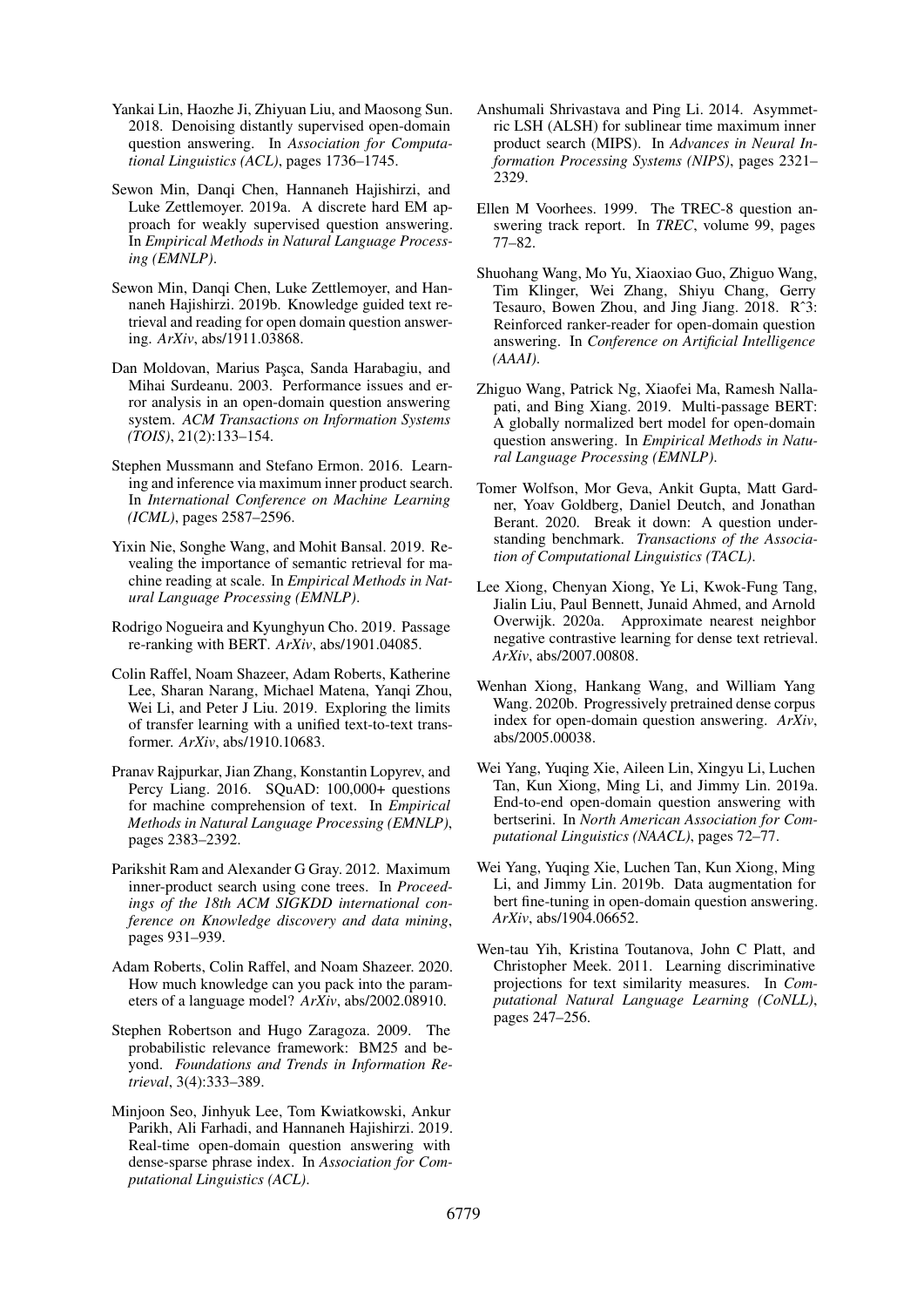### <span id="page-11-1"></span>A Distant Supervision

When training our final DPR model using Natural Questions, we use the passages in our collection that best match the gold context as the positive passages. As some QA datasets contain only the question and answer pairs, it is thus interesting to see when using the passages that contain the answers as positives (i.e., the distant supervision setting), whether there is a significant performance degradation. Using the question and answer together as the query, we run Lucene-BM25 and pick the top passage that contains the answer as the positive passage. Table [5](#page-11-4) shows the performance of DPR when trained using the original setting and the distant supervision setting.

# <span id="page-11-0"></span>B Alternative Similarity Functions & Triplet Loss

In addition to dot product (DP) and negative loglikelihood based on softmax (NLL), we also experiment with Euclidean distance (L2) and the triplet loss. We negate L2 similarity scores before applying softmax and change signs of question-topositive and question-to-negative similarities when applying the triplet loss on dot product scores. The margin value of the triplet loss is set to 1. Table [6](#page-11-5) summarizes the results. All these additional experiments are conducted using the same hyperparameters tuned for the baseline (DP, NLL).

Note that the retrieval accuracy for our "baseline" settings reported in Table [5](#page-11-4) (Gold) and Table [6](#page-11-5) (DP, NLL) is slightly better than those reported in Table 3. This is due to a better hyper-parameter setting used in these analysis experiments, which is documented in our code release.

### <span id="page-11-2"></span>C Qualitative Analysis

Although DPR performs better than BM25 in general, the retrieved passages of these two retrievers actually differ qualitatively. Methods like BM25 are sensitive to highly selective keywords and phrases, but cannot capture lexical variations or semantic relationships well. In contrast, DPR excels at semantic representation, but might lack sufficient capacity to represent salient phrases which appear rarely. Table [7](#page-12-0) illustrates this phenomenon with two examples. In the first example, the top scoring passage from BM25 is irrelevant, even though keywords such as *England* and *Ireland* appear multiple times. In comparison, DPR is able to return

<span id="page-11-4"></span>

|            |      |      |      | Top-1 Top-5 Top-20 Top-100 |
|------------|------|------|------|----------------------------|
| Gold       | 44.9 | 66.8 | 78.1 | 85.0                       |
| Dist. Sup. | 43.9 | 65.3 | 77.1 | 84.4                       |

Table 5: Retrieval accuracy on the development set of Natural Questions, trained on passages that match the gold context (Gold) or the top BM25 passage that contains the answer (Dist. Sup.).

<span id="page-11-5"></span>

|           | Sim Loss                                            | <b>Retrieval Accuracy</b> |  |  |                            |  |
|-----------|-----------------------------------------------------|---------------------------|--|--|----------------------------|--|
|           |                                                     |                           |  |  | Top-1 Top-5 Top-20 Top-100 |  |
| <b>DP</b> | NLL <b>44.9 66.8 78.1</b><br>Triplet 41.6 65.0 77.2 |                           |  |  | 85.0<br>84.5               |  |
| L2        | NLL 43.5 64.7 76.1<br>Triplet 42.2 66.0 <b>78.1</b> |                           |  |  | 83.1<br>849                |  |

Table 6: Retrieval Top- $k$  accuracy on the development set of Natural Questions using different similarity and loss functions.

the correct answer, presumably by matching *"body of water"* with semantic neighbors such as *sea* and *channel*, even though no lexical overlap exists. The second example is one where BM25 does better. The salient phrase *"Thoros of Myr"* is critical, and DPR is unable to capture it.

# <span id="page-11-3"></span>D Joint Training of Retriever and Reader

We fix the passage encoder in our joint-training scheme while allowing only the question encoder to receive backpropagation signal from the combined (retriever + reader) loss function. This allows us to leverage the HNSW-based FAISS index for efficient low-latency retrieving, without reindexing the passages during model updates. Our loss function largely follows ORQA's approach, which uses log probabilities of positive passages selected from the retriever model, and correct spans and passages selected from the reader model. Since the passage encoder is fixed, we could use larger amount of retrieved passages when calculating the retriever loss. Specifically, we get top 100 passages for each question in a mini-batch and use the method similar to in-batch negative training: all retrieved passages' vectors participate in the loss calculation for *all* questions in a batch. Our training batch size is set to 16, which effectively gives 1,600 passages per question to calculate retriever loss. The reader still uses 24 passages per question, which are selected